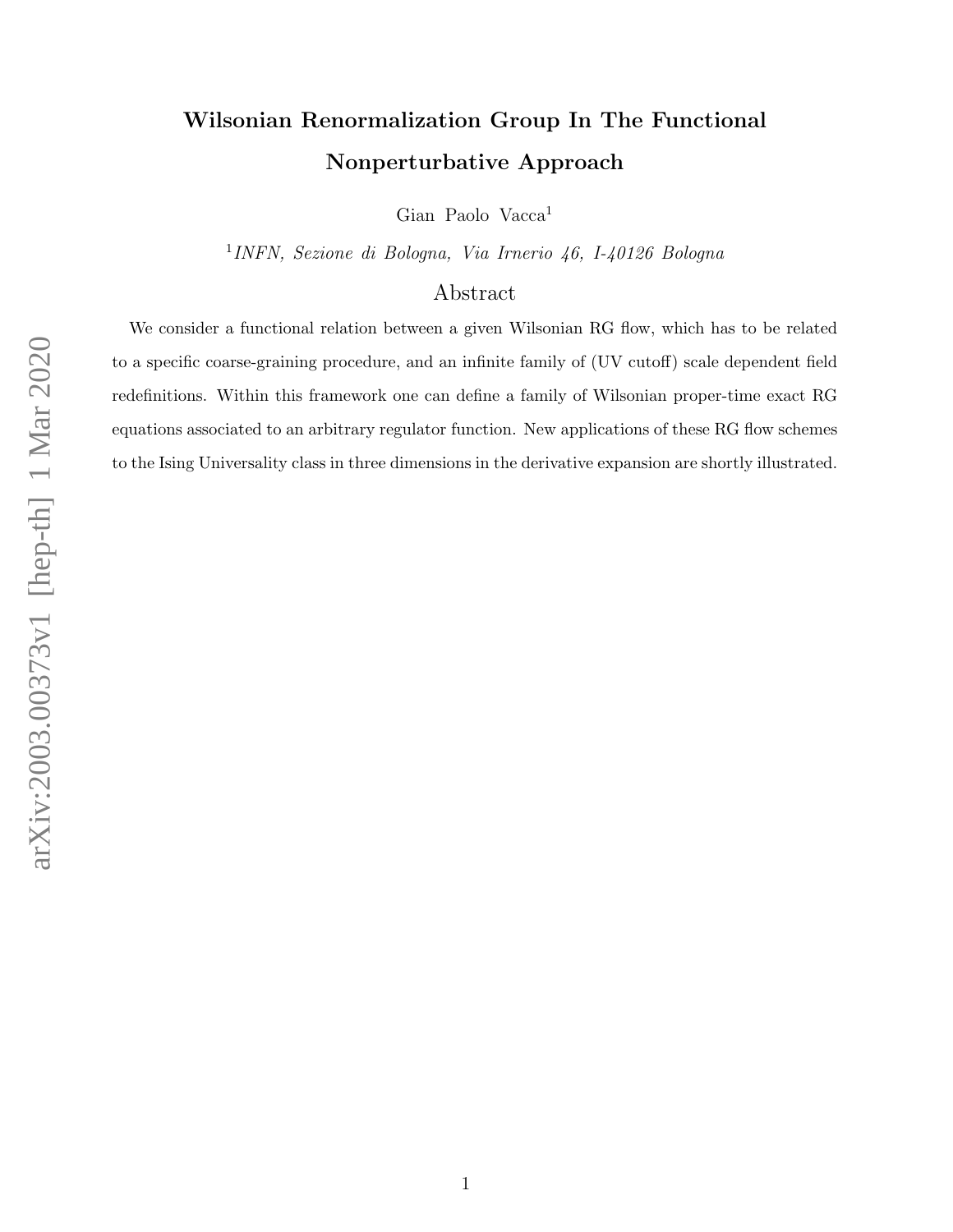#### I. INTRODUCTION

Quantum and statistical field theories are at the core of extremely successful descriptions of Physical systems, from critical phenomena and phase transition of known microscopical systems which occur effectively at large distances to the challenging problem of defining fundamental and consistent theories valid in principle up to arbitrary short distances. The modern ideas of renormalization of Field Theories [\[1\]](#page-12-0) are providing a way to interpret and classify the space of possible theories, where the critical points play a special role. This idea is based on the two step process of coarse-graining and rescaling which accounts for the process of "integrating out" some of the quantum/statistical fluctuations of the degrees of freedom, tipically according to an ordering of their wavelengths (from short to long ones). The study of renormalization group flows in theory space and of the properties around its fixed points enable us to extract the universal behavior which can be in common to very different systems. This is in general a challenging task and at analytical level the best tools are given by the so called exact functional renormalization group techniques<sup>[1](#page-1-0)</sup>. The Wilsonian action  $S_\Lambda$  depends on a UV cutoff  $\Lambda$  in such a way that when the former is inserted in a functional integral with a cutoff  $\Lambda$ , the partition function is independent of the cutoff itself, which is just a rephrasing of the fact that physical phenomena do not depend on our choice of the UV cutoff inserted in the theoretical model. The corresponding functional RG flow equation were first studied by Wegner and Houghton [\[2\]](#page-12-1), then by Polchinski [\[3\]](#page-12-2) and later generalized [\[4–](#page-12-3)[6\]](#page-12-4). Wilsonian flows can be introduced also for other functionals. Indeed the infrared regulated effective (average) action, related to the one particle irreducible vertices, has been shown to be a very useful description. It satisfy the Wetterich-Morris equation [\[7,](#page-12-5) [8\]](#page-12-6).

We shall discuss in the following a relation for the flow of the Wilsonian action and consider the inverse problem of defining which coarse-graining procedures lead to a given functional flow equation [\[9\]](#page-12-7), f ocusing on the case of a RG flow based on a proper-time  $(PT)$ regularization.

<span id="page-1-0"></span><sup>1</sup> Purely critical informations can sometime be extracted with conformal field theory techniques if one expects this kind of symmetry enhancement.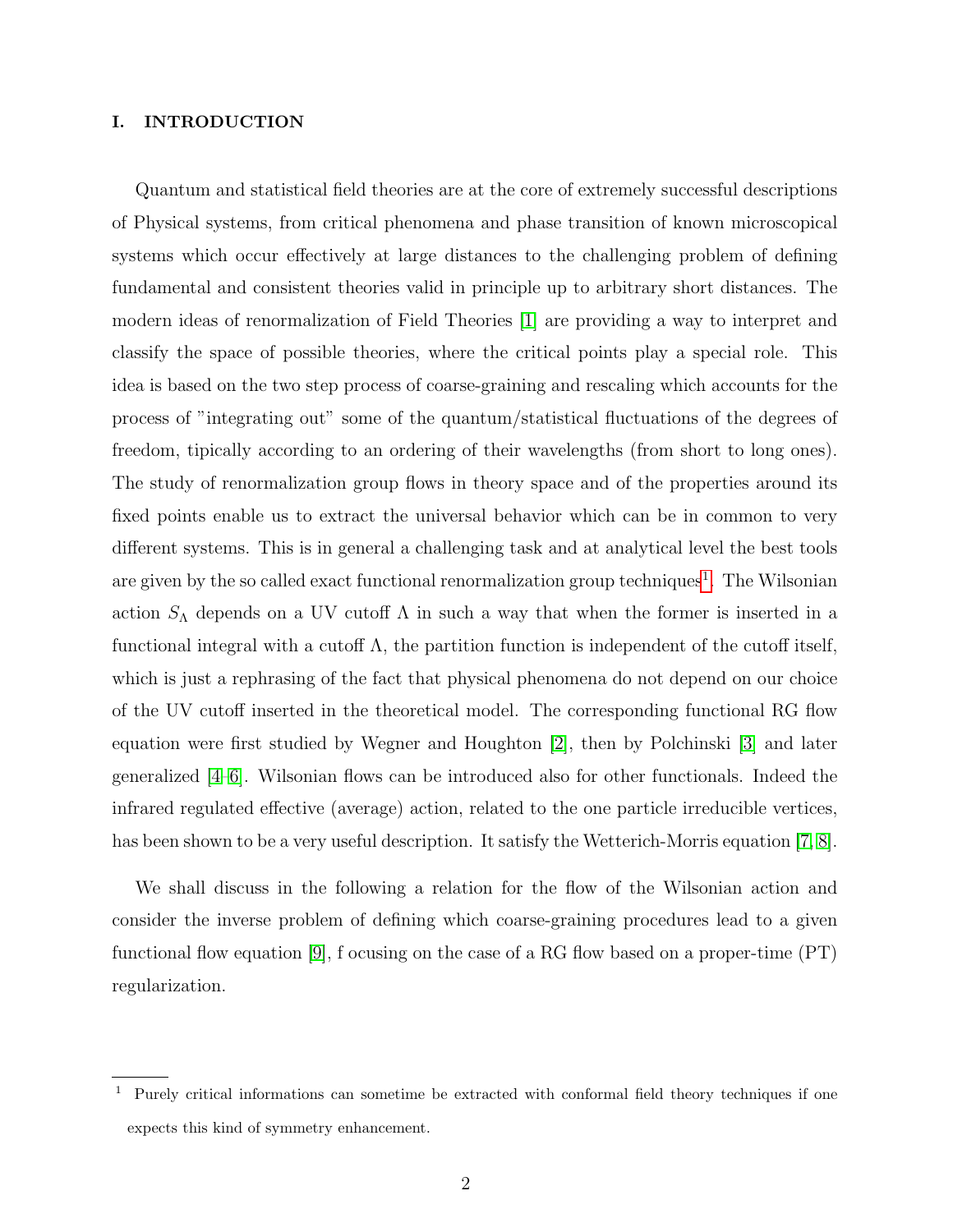#### II. GENERAL WILSONIAN FLOWS

A Wilsonian action  $S_{\Lambda}$  at the UV scale  $\Lambda$  may be defined, as recalled above, as the action which, when inserted in the UV regulated functional integral at the scale  $\Lambda$ , gives the same partition function Z independently on the choice of  $\Lambda$ :

<span id="page-2-0"></span>
$$
Z = \int [d\varphi]^{\Lambda} e^{-S_{\Lambda}[\varphi]} \quad , \quad \Lambda \frac{\mathrm{d}}{\mathrm{d}\Lambda} Z = 0 \,, \tag{1}
$$

which means that the physics predicted is unchanged.

This property can be obtained if the coarse-graining procedure for the Wilsonian action, is such that

<span id="page-2-3"></span>
$$
\Lambda \frac{d}{d\Lambda} e^{-S_{\Lambda}[\varphi]} = \int dx \frac{\delta}{\delta \varphi(x)} \left( \psi_x^{\Lambda}[\varphi] e^{-S_{\Lambda}[\varphi]} \right) \tag{2}
$$

for some family of functionals  $\psi_x[\varphi]$ , since the the partition function Z defined in Eq. [\(1\)](#page-2-0) becomes manifestly independent from  $\Lambda$ . One can write this general flow as

<span id="page-2-1"></span>
$$
\Lambda \frac{d}{d\Lambda} S_{\Lambda}[\varphi] = \int dx \left( \frac{\delta S_{\Lambda}[\varphi]}{\delta \varphi(x)} \psi_x^{\Lambda}[\varphi] - \frac{\delta \psi_x^{\Lambda}[\varphi]}{\delta \varphi(x)} \right) , \qquad (3)
$$

which can be naturally seen as associated to the infinitesimal field redefinition  $\varphi(x) \rightarrow$  $\varphi'(x) = \varphi(x) - \frac{\delta \Lambda}{\Lambda}$  $\frac{\delta \Lambda}{\Lambda} \psi_x^{\Lambda}[\varphi]$ . The field redefinition is associated to a coarse-graining scheme so that the object  $\psi_x[\varphi]$  is in general non trivially dependent on it and the Wilsonian action itself as well. Indeed, considering a coarse-grained step between the scales  $\Lambda_0$  and  $\Lambda$ encoded in the non local mapping  $\varphi(x) = b_{\Lambda}[\varphi_0](x)$ , where  $\varphi_0$  and the correspoding  $S_{\Lambda_0}[\varphi_0]$ are associated to the scale  $\Lambda_0$ , one can for example derive, see [\[5,](#page-12-8) [6\]](#page-12-4), the following relation

$$
\psi_x^{\Lambda}[\varphi] = e^{S_{\Lambda}[\varphi]} \int [d\varphi_0] \, \delta(\varphi - b_{\Lambda}[\varphi_0]) \, \Lambda \frac{db_{\Lambda}[\varphi_0](x)}{d\Lambda} \, e^{-S_{\Lambda_0}[\varphi_0]} \,. \tag{4}
$$

A simple example is given by the case of the Wilsonian RG flow considered by Polchinski [\[3\]](#page-12-2). Indeed, from the knowledge of the flow equation, one can directly guess the form of  $\psi_x^{\Lambda}[\varphi]$  to be plugged in the general formula [\(3\)](#page-2-1):

<span id="page-2-2"></span>
$$
\psi_x^{\Lambda}[\varphi] = \frac{1}{2} \int dz \, \dot{\Delta}_{xz} \frac{\delta \Sigma[\varphi]}{\delta \varphi(z)} , \qquad (5)
$$

where  $\Delta$  is a suitably regulated propagator, decaying fast enough at short distances, with a dot standing for the derivative w.r.t. log  $\Lambda$  and  $\Sigma[\varphi]$  is given by

$$
\Sigma_{\Lambda}[\varphi] = -\frac{1}{2} \int dx \,\varphi(x)(-\Box_x)\varphi(x) + S_{\Lambda}^I[\varphi] \tag{6}
$$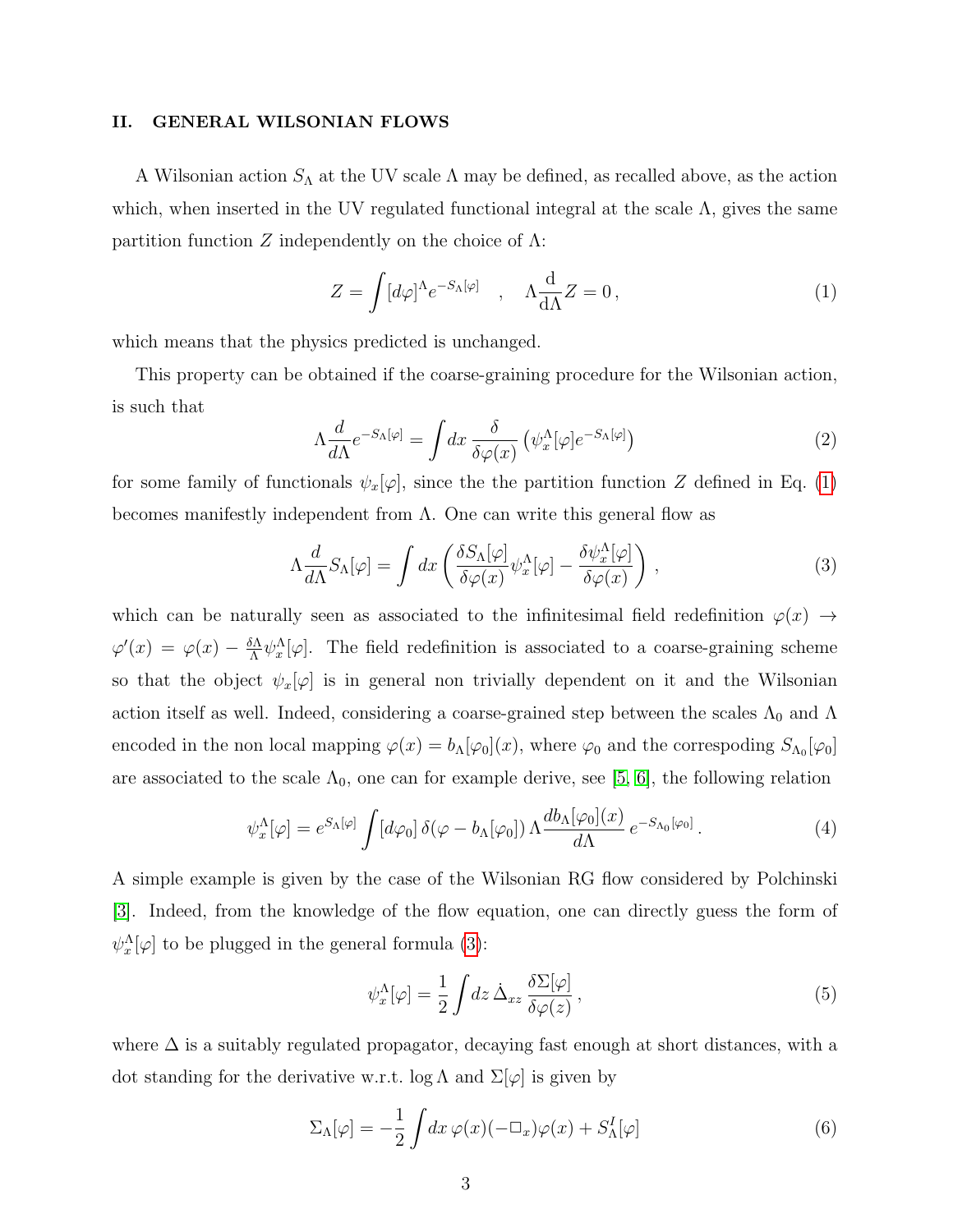where we assume the decomposition

$$
S_{\Lambda}[\varphi] = \frac{1}{2} \int dx \,\varphi(x)(-\Box_x)\varphi(x) + S_{\Lambda}^I[\varphi]. \tag{7}
$$

This choice leads, as anticipated, to the Polchinski flow equation

$$
\Lambda \frac{d}{d\Lambda} S^I_{\Lambda}[\varphi] = \frac{1}{2} \int dx dy \, \dot{\Delta}_{xy} \left[ \frac{\delta S^I[\varphi]}{\delta \varphi(y)} \frac{\delta S^I[\varphi]}{\delta \varphi(x)} - \frac{\delta^2 S^I[\varphi]}{\delta \varphi(y) \delta \varphi(x)} \right] \,. \tag{8}
$$

Let us stress that the same RG flow equation can be also obtained with other slightly different choices of  $\psi_x^{\Lambda}[\varphi]$ , which belongs to an infinite family obtained adding to the expression in Eq. [\(5\)](#page-2-2) a term  $w_x[\varphi]e^{S_{\Lambda}[\varphi]}$ , such that  $\int dx \frac{\delta}{\delta \varphi(x)}w_x[\varphi] = 0$ . They just correspond to different but equivalent implementations of the coarse-graining procedure, generating the same flow.

The Polchinski Wilsonian effective action  $S_{\Lambda}$ , which satisfies the above flow equation, receives both 1PI (the second term) and 1PR (the first term) contributions. Only in the sharp cutoff limit, if the momenta flowing into a vertex of a 1PR term have sum below the UV cutoff  $\Lambda$ , such contributions are absent [\[8\]](#page-12-6). This is also the case for the Wegner-Houghton Wilsonian action. Moreover the Polchinski action has a simple relation with the regulated generator of the connected Green's functions and with the effective average action [\[8\]](#page-12-6), which is the IR regulated generator of the 1PI vertices.

It is therefore interesting to ask if it is possible in general to derive, given a Wilsonian RG flow in some given scheme, the form of  $\psi_x^{\Lambda}[\varphi]$  which leads to it. Having in mind Eq. [\(2\)](#page-2-3) such a possibility can be investigated by construction, looking for a solution of the following equation

$$
\int dx \frac{\delta}{\delta \varphi(x)} \left( \psi_x[\varphi] e^{-S_{\Lambda}[\varphi]} \right) = f[\varphi], \tag{9}
$$

for a specific scheme dependent functional  $f[\varphi]$ .

#### A. Construction of a general solution

From the definition recalled above it is clear that such a construction requires the knowledge of the Wilsonian action  $S_{\Lambda}[\varphi]$  satisfying the RG flow equation, making this problem hard to solve in practice. Nevertheless a first important step is to know if at least the solution of this problem can exist.

Let us first notice that the left hand side of the Eq. [\(29\)](#page-8-0) can be seen as a divergence of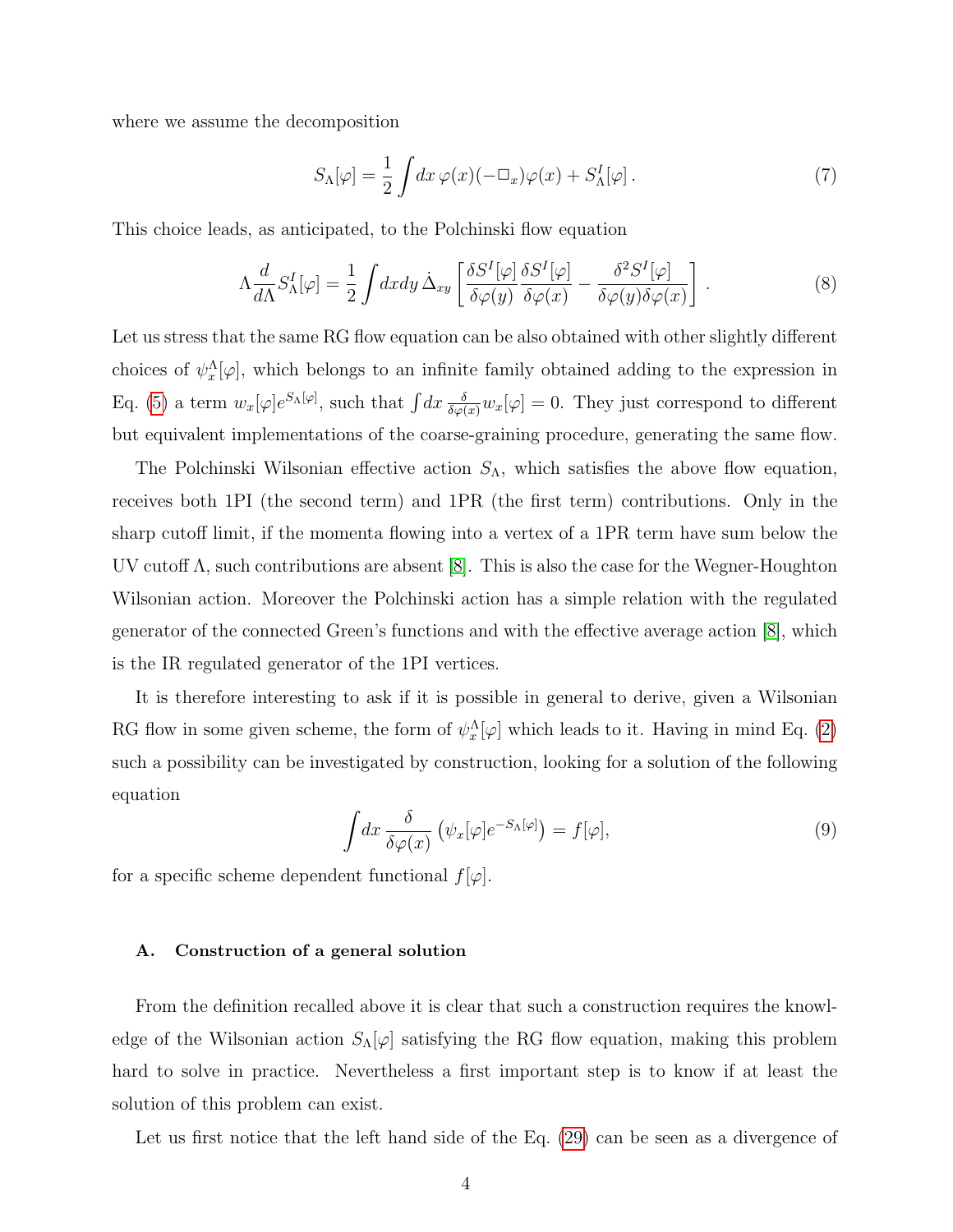a vector field belonging to an infinite dimensional vector space, i.e., has the structure

<span id="page-4-1"></span>
$$
\int dx \frac{\delta}{\delta \varphi(x)} u_x[\varphi] = f[\varphi]. \tag{10}
$$

Keeping in mind that the quadratic kinetic part of the Wilsonian action is defined by a UV regulated Laplacian  $(\Box)_{\Lambda}$ , it is convenient to define a slightly different object  $v_y[\varphi]$ , since, as we shall see, it simplifies the analysis for the free theory case  $^2$  $^2$ , such that

$$
u_x[\varphi] = G_{xy} v_y[\varphi], \qquad (11)
$$

where we have introduced the space-time 'regulated' Green's function  $G_{xy}$  satisfying

$$
(-\Box_x)_{\Lambda} G_{xy} = \delta(y) \,. \tag{12}
$$

One can assume that as in any finite dimensional vector space, the vector field  $v_x[\varphi]$  can be decomposed as a sum of a "gradient part" and a divergenceless part as follows

<span id="page-4-2"></span>
$$
v_x[\varphi] = \frac{\delta}{\delta \varphi(x)} h[\varphi] + (-\Box_x) \Lambda w_x[\varphi], \quad \int dx \, \frac{\delta}{\delta \varphi(x)} w_x[\varphi] = 0. \tag{13}
$$

Then a particular solution of Eq. [\(10\)](#page-4-1) using Eq. [\(13\)](#page-4-2) can be obtained solving an infinite dimensional Poisson-like equation

<span id="page-4-3"></span>
$$
\int dx dy \frac{\delta}{\delta \varphi(x)} G_{xy} \frac{\delta}{\delta \varphi(y)} h[\varphi] = f[\varphi]. \tag{14}
$$

where the metric in field space is field independent (flat geometry in field space) even if has a non trivial space-time dependence. Since the determinant of the metric is field independent one can see that the operator in field space above is really a covariant Laplacian. We expect that this generalized "elliptic" second order linear differential problem can have solutions, unique at least from the physical point of view when suitable boundary conditions are imposed.

Let us write a functional "Fourier" transform for the scalar  $h$  introducing a source  $J$ 

$$
\tilde{h}[J] = \int [d\varphi] e^{-i\varphi \cdot J} h[\varphi]
$$
\n(15)

and similarly for the right hand side of Eq. [\(14\)](#page-4-3), i.e. for  $f[\varphi]$ . Then on can formally rewrite this generalized Poisson equation as

$$
- (J \cdot G \cdot J) \tilde{h}[J] = \tilde{f}[J], \qquad (16)
$$

<span id="page-4-0"></span><sup>2</sup> We thank Tim Morris for this suggestion.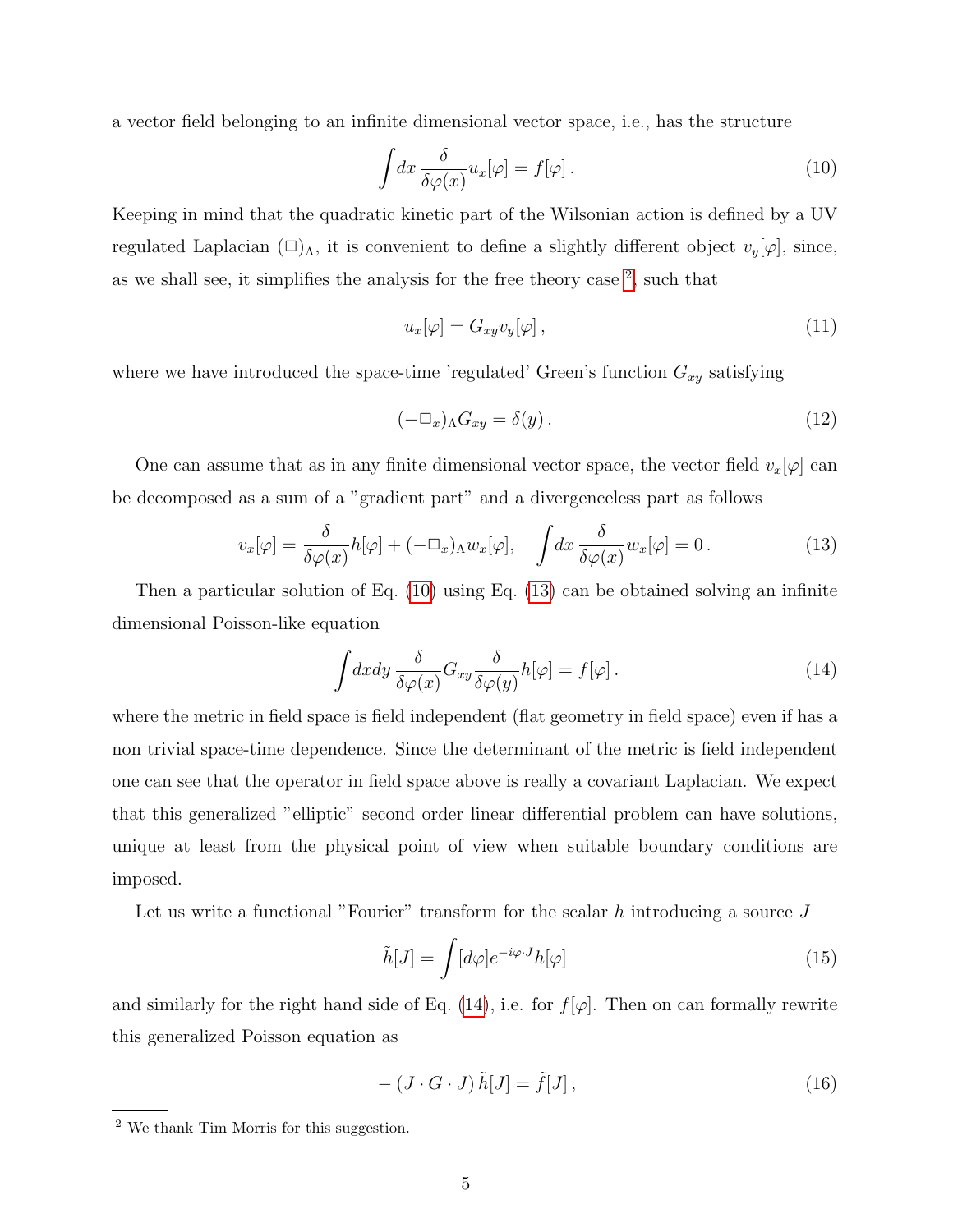where  $J \cdot G \cdot J = \int dx dy J(x) G_{xy} J(y)$ , so that we can write its solution as

$$
h[\varphi] = -\int [dJ] e^{i\varphi \cdot J} \frac{1}{J \cdot G \cdot J} \tilde{f}[J]. \tag{17}
$$

Using this setup for our original problem we can then formally write

<span id="page-5-0"></span>
$$
\psi_x[\varphi] = e^{S_{\Lambda}[\varphi]} \left( \int [dJ] e^{i\varphi \cdot J} \frac{-iJ(x)}{J \cdot G \cdot J} \tilde{f}[J] + w_x[\varphi] \right),\tag{18}
$$

where  $w_x[\varphi]$  is an arbitrary divergenceless vector field according to Eq. [\(13\)](#page-4-2), which again can be eventually chosen to improve the behavior of the solution. Therefore we can see that formally, given an arbitrary (Wilsonian) flow, one can construct a coarse-graining procedure which generates it. Moreover the coarse-graining procedure is not unique, indeed there are infinitely many. One can take eventually advantage of this freedom to make the most sensible choice of coarse-graining from the physical point of view.

One can even try to formalize this picture considering the space of Wilsonian actions  $\mathcal S$ and the space of Wilsonian RG flows V, where each point  $p \in V$  is the vector field functional of the flow, e.g., associated to Eq. [\(3\)](#page-2-1). Then one can consider a fiber bundle space  $\mathcal F$  such that, to each point p belonging to its base  $\mathcal V$  is associated a fiber related to the coarsegraining generator  $\psi_x$ . Like in a gauge theory an infinite set of  $\psi_x$  is associated to the same vector field p generating the Wilsonian RG flow. Using dual description one could also associate generalized higher order forms dual to the vector fields and their divergence.

Summarizing, let us remark that this procedure ensures that the action  $S_{\Lambda}$ , which satisfies a flow equation which can be casted in the form of Eq. [\(2\)](#page-2-3) thanks to the relation of Eq. [\(18\)](#page-5-0), is related through a functional integral of Eq. [\(1\)](#page-2-0) to a partition function independent from Λ by construction.

#### III. PROPER TIME FLOWS

It has been recently proposed [\[10\]](#page-12-9) that another Wilsonian action can satisfy the flow equation

<span id="page-5-1"></span>
$$
\Lambda \frac{d}{d\Lambda} S_{\Lambda}[\varphi] = \text{Tr} \ e^{-S_{\Lambda}^{(2)}[\varphi]/\Lambda^2}.
$$
 (19)

This equation and some generalizations were considered in the past as approximated RG schemes in different kind of contexts. It was proven that they could not be interpreted as defining a flow for the IR regulated generating functional of the proper vertices [\[11–](#page-12-10)[14\]](#page-13-0).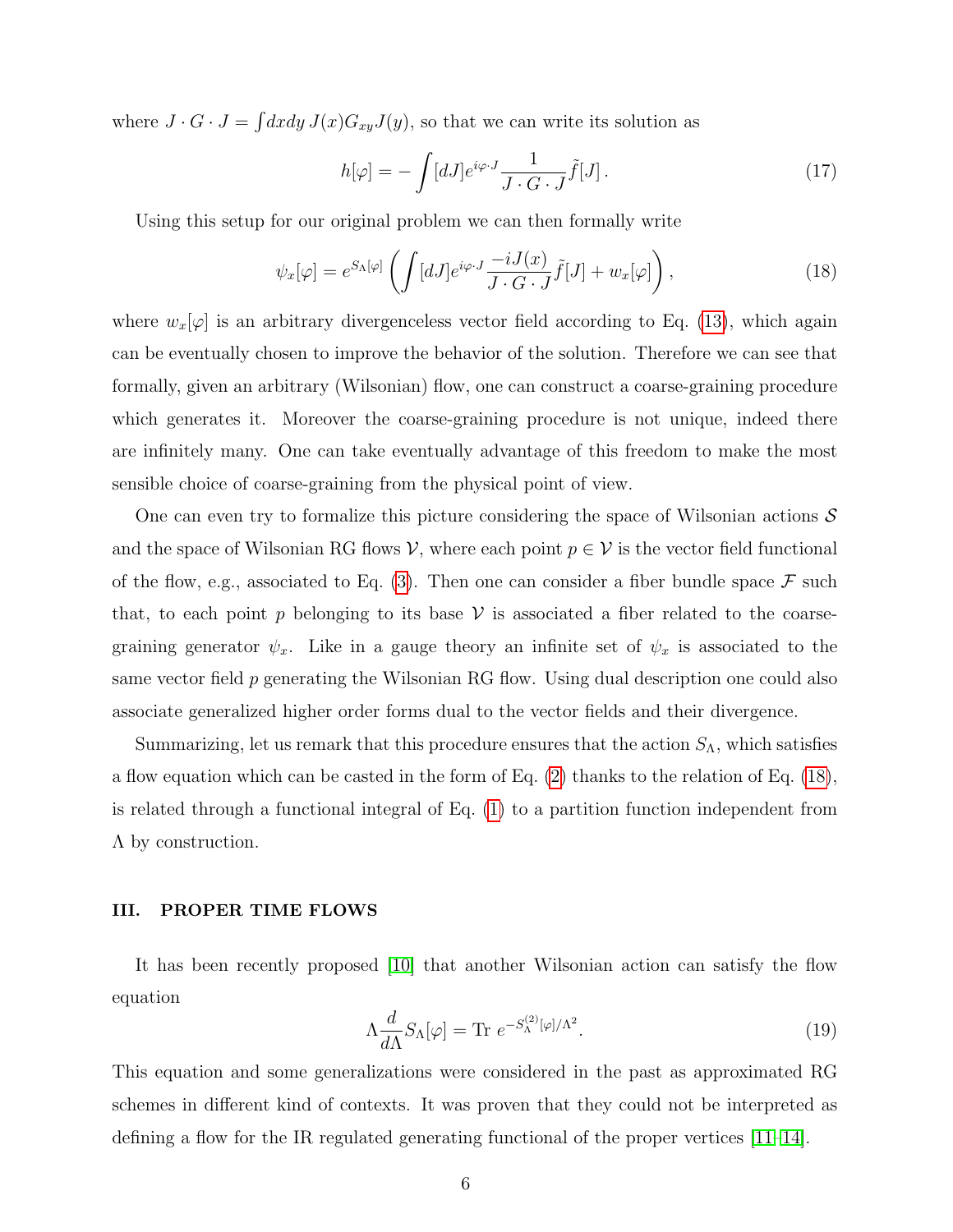This flow equation can be formally obtained considering a more general family of PT flows

<span id="page-6-0"></span>
$$
\dot{S}_{\Lambda}[\varphi] = \frac{1}{2} \text{tr} \int_0^\infty \frac{ds}{s} \, r_{\Lambda}(s) \, e^{-sS_{\Lambda}^{(2)}[\varphi]} \,, \tag{20}
$$

where s is the Schwinger proper time, the "dot" on the l.h.s. denotes the derivative with respect to the RG "time"  $t = \log \Lambda/\Lambda_0$  and

$$
r_{\Lambda}(s) = \Lambda \frac{d\rho_{k,\Lambda}(s)}{d\Lambda} \tag{21}
$$

with  $\rho_{k,\Lambda}(s)$  is a suitably normalized regulator function, where k and  $\Lambda$  are IR and UV scales respectively. In particular the flow of Eq. [\(19\)](#page-5-1) is obtained choosing the regulator function  $\rho_{k,\Lambda}(s)$  to be

$$
\rho_{k,\Lambda}(s) = \theta(s - 1/\Lambda^2) - \theta(s - 1/k^2)
$$
\n(22)

with  $k < \Lambda$ .

The function  $\rho_{k,\Lambda}$  can represent a huge family of regulators. One can see that making a particular choice already known in the literature it is possible to obtain a flow which may look similar to the Wetterich flow for the effective average action. One should not be mislead by this analogy since our goal is to show that this flow equation can be interpreted only as a Wilsonian action (to appear inside a functional integral).

Let us consider the following 1-parameter family of regulators  $(m \geq 0)$ ,

<span id="page-6-2"></span>
$$
\rho_{k,\Lambda}(s;m) = \frac{\Gamma(m,msk^2) - \Gamma(m,ms\Lambda^2)}{\Gamma(m)}.\tag{23}
$$

Using the properties of the incomplete Gamma function we obtain

<span id="page-6-3"></span>
$$
\Lambda \frac{d}{d\Lambda} \rho_{k,\Lambda}(s;m) = \frac{2}{\Gamma(m)} (ms\Lambda^2)^m e^{-ms\Lambda^2} = r_\Lambda(s;m) \,, \tag{24}
$$

where we have also put in evidence how this object is actually dependent on the UV cutoff Λ only. We shall denote this PT RG scheme as the A-scheme.

Inserting this choice of regulator in [\(20\)](#page-6-0) and performing the Mellin transform we get the following exact RG equation for the Wilsonian action  $S_{\Lambda}$ ,

<span id="page-6-1"></span>
$$
\Lambda \frac{d}{d\Lambda} S_{\Lambda}[\varphi] = \text{Tr} \left( \frac{m\Lambda^2}{S_{\Lambda}^{(2)}[\varphi] + m\Lambda^2} \right)^m.
$$
 (25)

Note that for  $m = 1$  this looks like the Wetterich Equation with a massive regulator (which can define a flow for the IR regulated effective average action in low dimensionality). In the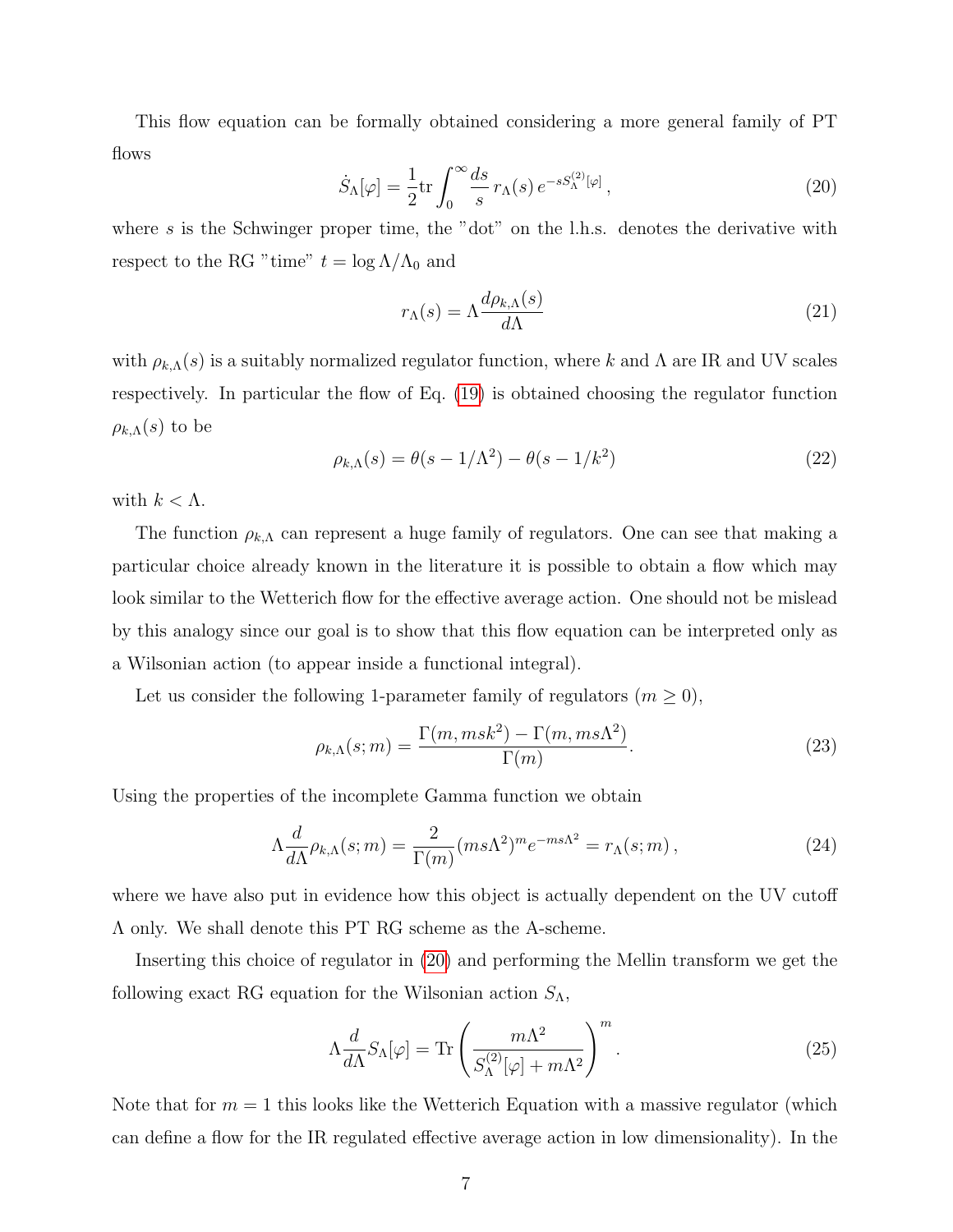LPA approximation there also exists a specific value of  $m = d/2 + 1$  which gives essentially the same flow for the potential as the Wetterich equation for an optimized regulator. One should not be misled by these analogies, since  $S_\Lambda$  has to be interpreted only as a Wilsonian action (to appear inside a functional integral) and not as an IR-regulated generator of the 1PI correlators [\[13\]](#page-12-11).

Note also that for  $m \to \infty$  the scale derivative of  $\rho_{k,\Lambda}(s)$  becomes a Dirac delta distribution, or equivalently, one has in [\(25\)](#page-6-1) the representation of an exponential, so the flow equation reduces exactly to the one given in Eq. [\(19\)](#page-5-1).

It is also worth to discuss the possible field dependence one could choose to have in the PT regulator. This is related to the idea that one can introduce schemes with a different level of spectral adjustement. Let us start from a generic Wilsonian action  $S_{\Lambda}(\varphi)$  casted in the form of a derivative expansion with a structure of the Hessian  $S_{\Lambda}^{(2)}$  $\Lambda^{(2)}(\varphi) = Z_{\Lambda}(\varphi)(-\Box) + \cdots$ . The coarse-graining scheme induced by the proper time regulator  $\rho(s)$  controls the integration of the UV modes since there is a cutoff related to the condition  $s < \frac{1}{\Lambda^2}$ , which means that modes with  $p^2$  such that  $p^2 Z_\Lambda > \Lambda^2$  are roughly integrated out. Therefore in this scheme the cutoff may be not directly related to the space time scale of the fluctuation, since this scale is modulated by a flowing field dependent dynamical factor  $Z_{\Lambda}$ . Let us now consider a more spectrally adjusted scheme obtained using a proper time regulator  $\rho(Z_\Lambda s)$ . In this case the modes are integrated out if  $s < \frac{1}{\Lambda^2 Z_{\Lambda}}$  so that they have momentum  $p^2 > \Lambda^2$ , which is better related to the original idea of cutting off the modes comparing their wavelengths to the sliding scale  $1/\Lambda$ . One can observe that it is in the spectrally adjusted scheme that the two steps in the renormalization procedure of (1) coarse-graining and (2) rescaling are tuned to each other as desired for a comparison along the flow.

In the case of such spectrally adjusted proper time regulators there is an ambiguity related to the fact that one can choose to introduce the definition at the level of finite or infinitesimal coarse-graining procedures. Inserting the Z dependent spectral adjustement at the level of Eq.[\(23\)](#page-6-2), which correspond to give a definition at the level of a finite RG flow, one obtains for the incomplete Gamma form the flow equation

$$
\Lambda \frac{d}{d\Lambda} S_{\Lambda}[\varphi] = \text{Tr}\left[ \left( 1 + \frac{1}{2} \Lambda \frac{d}{d\Lambda} \log Z_{\Lambda} \right) \left( \frac{m\Lambda^2 Z_{\Lambda}}{S_{\Lambda}^{(2)}[\varphi] + m\Lambda^2 Z_{\Lambda}} \right)^m \right]. \tag{26}
$$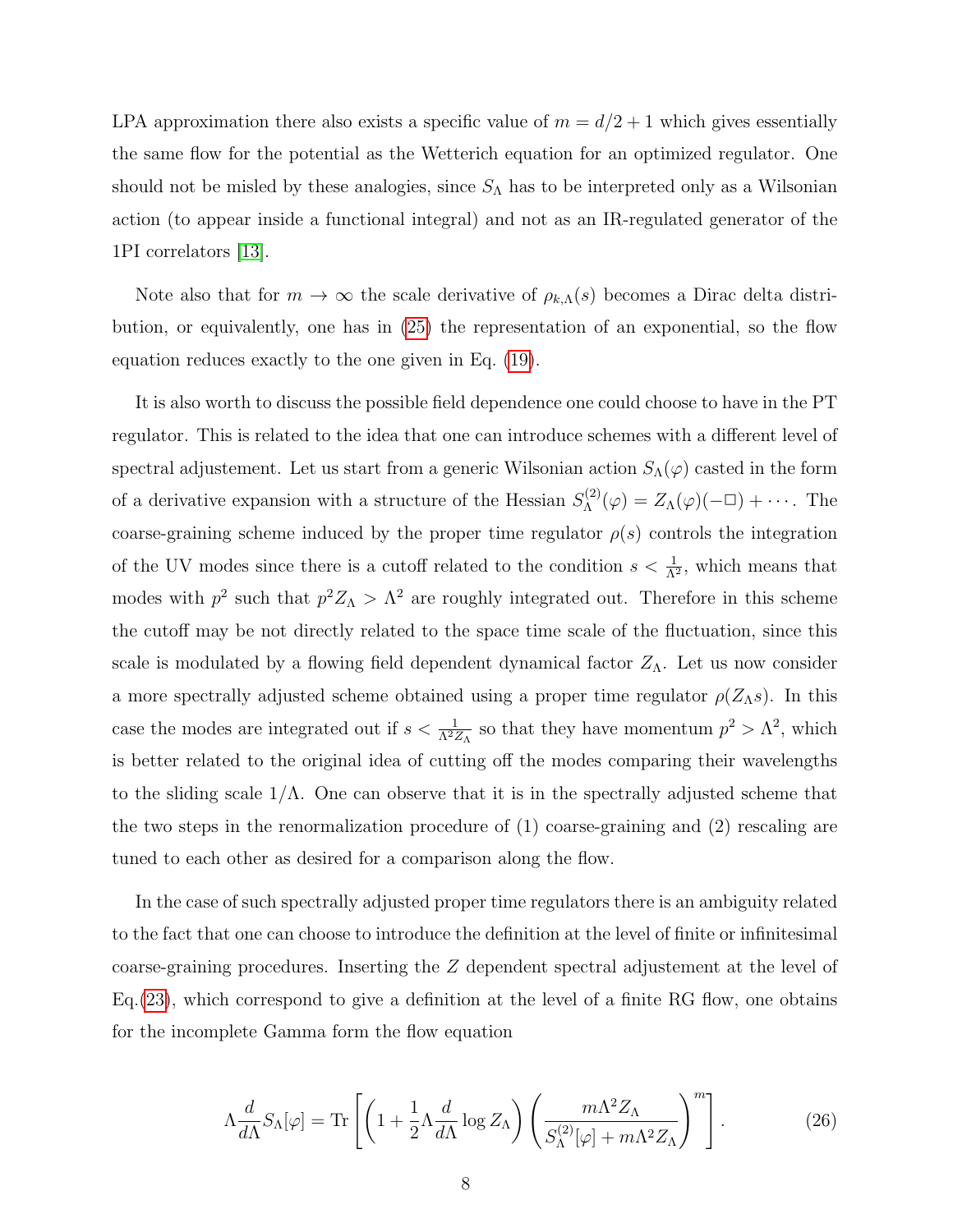In the limit  $m \to \infty$  one gets

$$
\Lambda \frac{d}{d\Lambda} S_{\Lambda}[\varphi] = \text{Tr} \left[ \left( 1 + \frac{1}{2} \Lambda \frac{d}{d\Lambda} \log Z_{\Lambda} \right) e^{-\frac{S_{\Lambda}^{(2)}[\varphi]}{\Lambda^2 Z_{\Lambda}}} \right]. \tag{27}
$$

We shall denote this class of PT RG schemes as the B-scheme.

A parallel reasoning carried on at the level of Eq. [\(24\)](#page-6-3), correponding to an infinitesimal RG flow, leads instead to similar relations, but without the term containing the scale derivative of the logarithm  $\Lambda \frac{d}{d\Lambda} \log Z_{\Lambda}$ . The latter case (which we denote C-scheme) has been the scheme, which after a further approximation as explained in [\[9\]](#page-12-7) (simplified C-scheme), has been mostly used in the PT literature [\[15–](#page-13-1)[17\]](#page-13-2).

Going back to the goal of this section, the path to interprete in the Wilsonian sense the general proper time flow Eq. [\(20\)](#page-6-0) discussed above, consists in rewriting it in the form given in the Eqs. [\(3\)](#page-2-1) or [\(2\)](#page-2-3). Specific realizations can be further investigated looking for a solution of the following equation

$$
f[\varphi] = -e^{-S_{\Lambda}[\varphi]} \frac{1}{2} \text{tr} \int_0^{\infty} \frac{ds}{s} \left[ r_{\Lambda}(s) e^{-sS_{\Lambda}^{(2)}[\varphi]} \right]. \tag{28}
$$

Going back to the goal of this section, in order to interpret in the Wilsonian sense the general PT flow Eq. [\(20\)](#page-6-0), we would have to rewrite it in the form given in the Eqs. [\(3\)](#page-2-1) or [\(2\)](#page-2-3). Thus we must look for a solution of the following functional equation

<span id="page-8-0"></span>
$$
\int dx \frac{\delta}{\delta \varphi(x)} \left( \psi_x^{\Lambda} [\varphi] e^{-S_{\Lambda} [\varphi]} \right) = -e^{-S_{\Lambda} [\varphi]} \frac{1}{2} \text{tr} \int_0^{\infty} \frac{ds}{s} \left[ r_{\Lambda}(s) e^{-s S_{\Lambda}^{(2)} [\varphi]} \right]. \tag{29}
$$

Before moving to this task let us make a comment. The existence of a solution would make it possible to interpret this particular PT regulated action  $S_{\Lambda}$ , as a Wilsonian action, i.e. an action which, inserted in a functional integral, not only generates the partition function Z, but also all the possible correlators (connected and not connected) with momenta below the scale  $\Lambda$ , i.e.

$$
\langle O_1(x_1)\cdots O_n(x_n)\rangle = \frac{1}{Z} \int [d\varphi]_{\Lambda} e^{-S_{\Lambda}[\varphi]} O_1(x_1)\cdots O_n(x_n).
$$
 (30)

From the structure of the flow equation one notes that in general, contrary to the Polchinski action, this action gets along the flow contributions which results into 1PI non local vertices. We stress that the relation between the PT regulated  $S_{\Lambda}$  and the effective action Γ (eventually IR regulated) is not trivial and certainly not so simple as for the Polchinski Wilsonian action.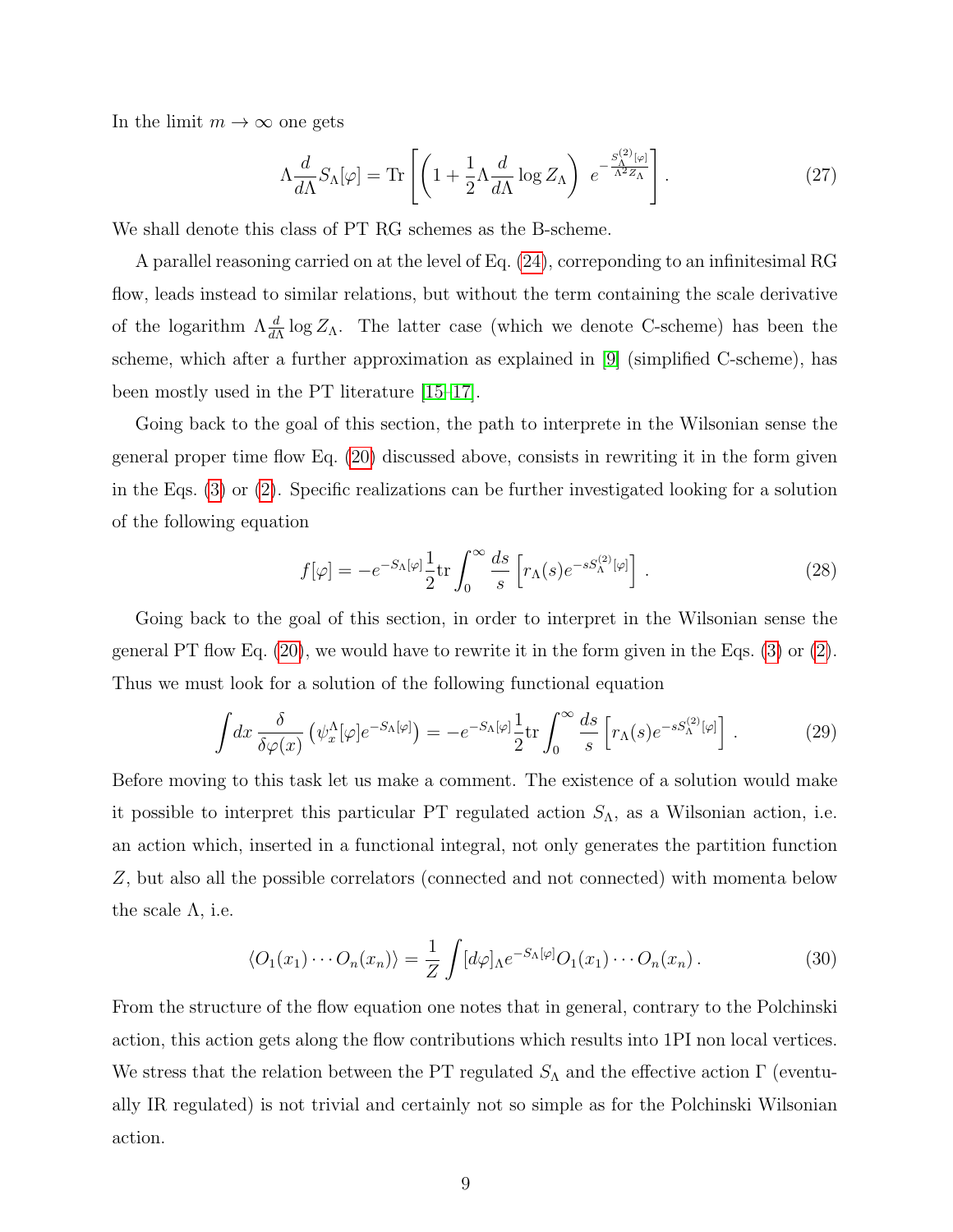#### A. The free theory case

In the previous section we have seen that a formal solution for the field redefinition can be mathematically constructed, independently from the requirements to interprete it as a good Wilsonian coarse graining procedure from a physical point of view. Clearly one would like to avoid possible pathological definitions. This is a general question not only related to the specific case of a proper time flow. Tipically one would require a quasi local field redefinition, which can be written in power series of the field in a derivative expansion. On the other hand this property is not expected to be physically necessary in presence of new degrees of freedoms, such as bound states, in the spectrum of the theory. In this case some non local structures are expected to appear along the RG flow in the IR regime. A first check consists to see that quasi locality is at least maintained in a free theory, which is not a proper-time flow specific property.

Let us then investigate in detail the case of a free quadratic action for the case of a generic cutoff. Using a natural compact notation we have

$$
S[\varphi] = \frac{1}{2}\varphi \cdot (-\Box)_{\Lambda} \cdot \varphi, \quad f[\varphi] = -\frac{1}{2}e^{-S_{\Lambda}[\varphi]} \operatorname{Tr} \int_{0}^{\infty} \frac{ds}{s} \left[ r_{\Lambda}(s)e^{-s(-\Box)_{\Lambda}} \right]
$$
(31)

so that one can write

$$
\tilde{f}[J] = -\frac{1}{2} \text{Tr} \int_0^\infty \frac{ds}{s} \left[ r_\Lambda(s) e^{-s(-\Box_\Lambda)} \right] \left( \text{Det} G \right)^{\frac{1}{2}} e^{-\frac{1}{2} J \cdot G \cdot J},\tag{32}
$$

which represents the source of the Poisson-like equation [\(14\)](#page-4-3). Its solution gives, for the "potential" h,

<span id="page-9-0"></span>
$$
h[\varphi] = \frac{1}{2} \text{Tr} \int_0^\infty \frac{ds}{s} \left[ r_\Lambda(s) e^{-s(-\Box_\Lambda)} \right] \int [dJ] e^{i\varphi \cdot J} \frac{(\text{Det} G)^{\frac{1}{2}}}{J \cdot G \cdot J} e^{-\frac{1}{2} J \cdot G \cdot J}
$$
  
=  $\mathcal{N} \int [d\tilde{J}] e^{i\tilde{J} \cdot G^{-\frac{1}{2}} \varphi} \frac{1}{\tilde{J} \cdot \tilde{J}} e^{-\frac{1}{2} \tilde{J} \cdot \tilde{J}},$  (33)

where  $\tilde{J} = G^{\frac{1}{2}} J$  and we have defined the normalization factor

$$
\mathcal{N} = \frac{1}{2} \text{Tr} \int_0^\infty \frac{ds}{s} \left[ r_\Lambda(s) e^{-s(-\Box_\Lambda)} \right]. \tag{34}
$$

The next step is to take a functional derivative to construct  $v_x$  and the infinitesimal Wilsonian field redefinition  $\Psi_x$  as well. This means that in the integral in Eq. [\(33\)](#page-9-0) the singular region in the origin is harmless and one could replace  $e^{i\tilde{J}\cdot G^{-\frac{1}{2}}\varphi} \to \left(e^{i\tilde{J}\cdot G^{-\frac{1}{2}}\varphi} - 1 - i\tilde{J}\cdot G^{-\frac{1}{2}}\varphi\right),$ given that only  $\tilde{J}$  even terms in the integrand give non zero contributions.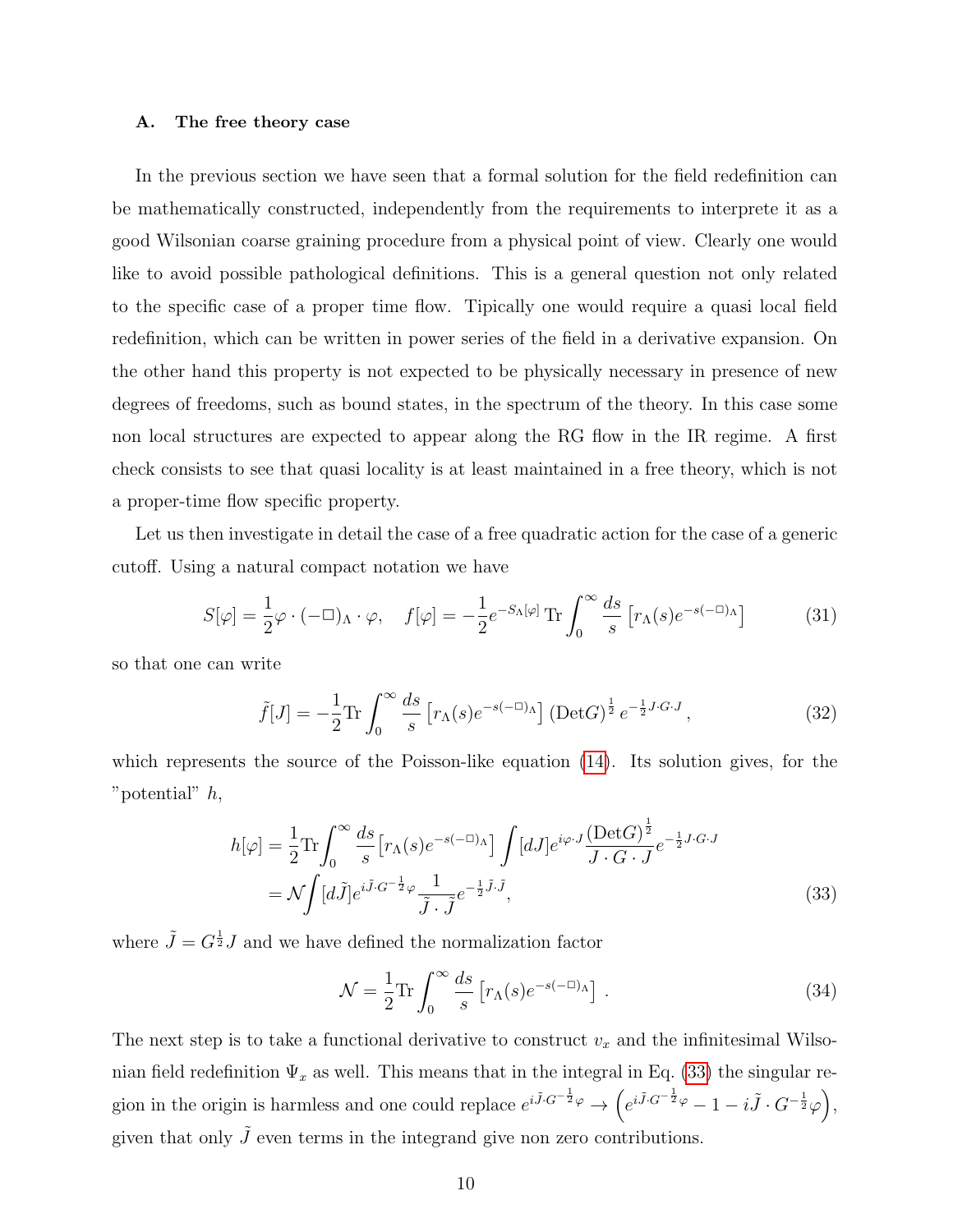To compute the integral it is simpler to introduce a parameter a, which will be set to  $\frac{1}{2}$ at the end in the previous formal solution for  $h[\varphi]$ :

$$
I_a[\varphi] = \mathcal{N} \int [d\tilde{J}] e^{i\tilde{J} \cdot G^{-\frac{1}{2}} \varphi} \frac{1}{\tilde{J} \cdot \tilde{J}} e^{-a\tilde{J} \cdot \tilde{J}}.
$$
 (35)

Taking a derivative w.r.t. a and performing the  $\tilde{J}$  functional integration one has

$$
-\frac{d}{da}I_a[\varphi] = \mathcal{N}\int [d\tilde{J}]e^{i\tilde{J}\cdot G^{-\frac{1}{2}}\varphi}e^{-a\tilde{J}\cdot \tilde{J}} = \mathcal{N}\frac{\sqrt{\pi}}{\sqrt{a}}e^{-\frac{\varphi(-\Box)\Lambda\varphi}{4a}}.\tag{36}
$$

Therefore  $I_a$  can be thought of as a function of  $S_\Lambda[\varphi] = \frac{1}{2}\varphi \cdot (-\Box)_{\Lambda} \cdot \varphi$ . Re-integrating back in a one finds

$$
I_a[\varphi] = -\mathcal{N} \left[ 2e^{-\frac{\varphi(-\Box)_\Lambda \varphi}{4a}} \sqrt{\pi a} + \pi \sqrt{\varphi(-\Box)_\Lambda \varphi} \, \operatorname{erf}\left( \sqrt{\frac{\varphi(-\Box)_\Lambda \varphi}{4a}} \right) + c[\varphi] \right] \,, \tag{37}
$$

where the last term is an a-independent functional. From a direct integration it results to be a simple constant and can be discarded. Setting  $a = 1/2$  and ignoring also  $w_x[\varphi]$  in Eq. [\(13\)](#page-4-2) one finally arrives at

$$
\psi_x[\varphi] = e^{-\frac{1}{2}\varphi(-\Box)\Lambda\varphi} G_{xy} \frac{\delta h[\varphi]}{\delta \varphi(y)} = -\mathcal{N}\pi \frac{e^{-\frac{1}{2}\varphi(-\Box)\Lambda\varphi}}{\sqrt{\varphi(-\Box)\Lambda\varphi}} \text{erf}\left(\sqrt{\frac{\varphi(-\Box)\Lambda\varphi}{2}}\right) \varphi_x
$$
\n
$$
= -\mathcal{N}\sqrt{2\pi} \left(1 - \frac{2}{3}\varphi(-\Box)\Lambda\varphi + \frac{7}{30}(\varphi(-\Box)\Lambda\varphi)^2 - \frac{2}{35}(\varphi(-\Box)\Lambda\varphi)^3 + \cdots\right) \varphi_x.
$$
\n(38)

We note that in this free theory the coarse-graning is, as said, a function of the free Wilsonian action, which is non local, however this non locality is harmless.

Going to an interacting case any analysis becomes extremely complicated and we shall not attemp to make further analysis. As said not always we should expect quasi locality, e.g. in strongly interacting theories where bound states appear in the spectrum, for which the flow equation is also bound to be non-local.Given that infinitely many coarse-graining schemes can give the same flow because of the freedom to introduce the divergenceless vector in field space, as defined in Eq. [\(13\)](#page-4-2), one may eliminate some pathological non-localities. Similar considerations can be applied in a quasi local regime, i.e. when the action can be written as a power series in derivatives.

#### IV. DISCUSSION

We have discussed how to construct in principle a solution of the inverse RG problem consisting on finding the coarse-graining given a Wilsonian RG flow. This procedure can be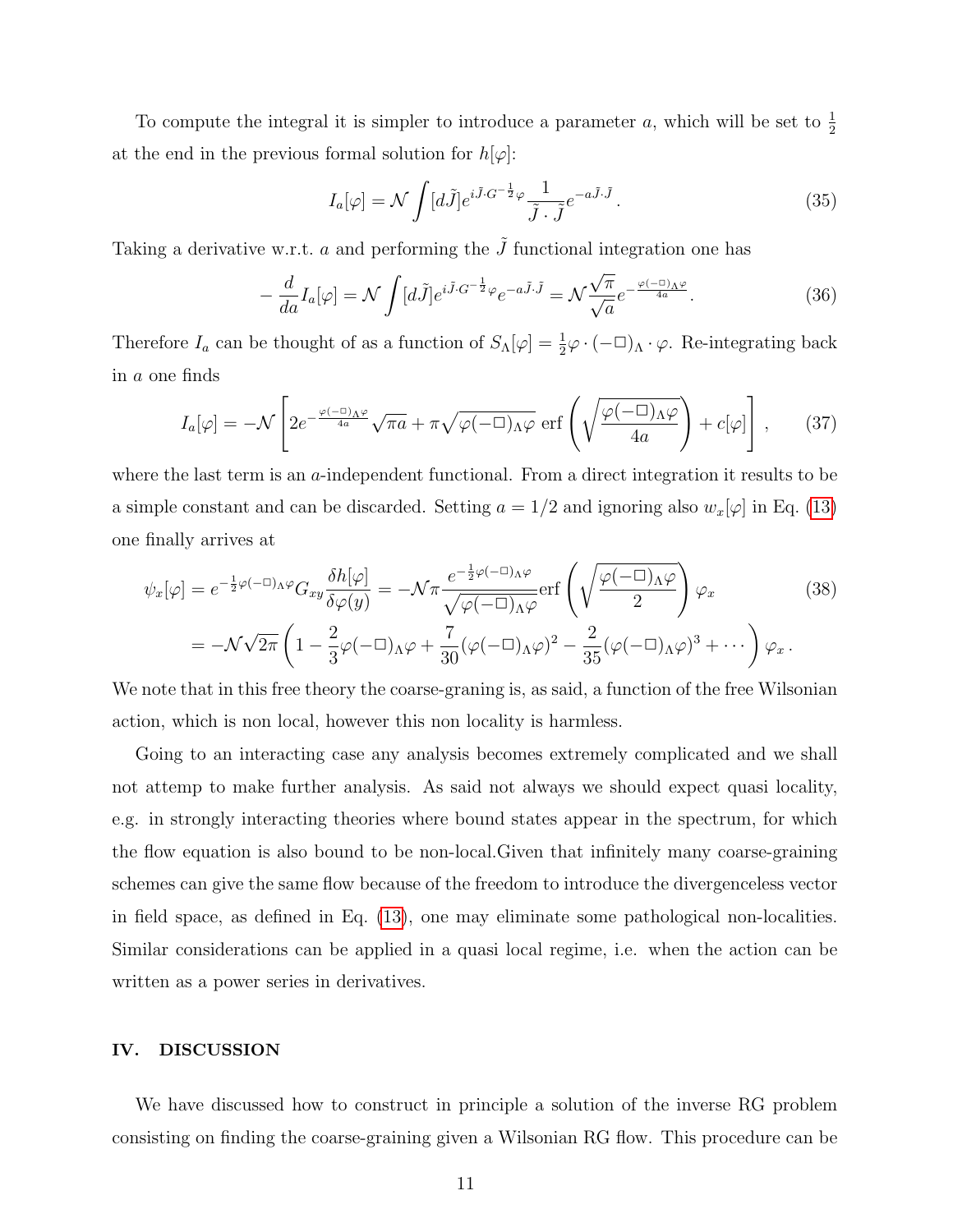applied to a family of known proper-time regulated RG flows, which then could represent the non perturbative flow of a Wilsonian action.

Considering a one parameter  $(m)$  family of proper-time flows, one can further specify different kind of spectral adjustements. We denoted the case with no further adjustement as the A-scheme, and introduced two other schemes, B and simplified-C (this one well investigated in the literature), such that the proper-time regulator gives a coarse-graining in the momenta according to the sliding UV scale  $\Lambda$ . We have applied these flows to the study of the Ising Universality class in three dimensions [\[9\]](#page-12-7). As an example we report in Fig. [1](#page-11-0) the anomalous dimension (exponent  $\eta$ ) for the three schemes.



<span id="page-11-0"></span>FIG. 1. The anomalous dimension  $\eta$  for the 3D Ising Universality class obtained in the three different schemes A,B and simplified-C. The dashed line correspond to the best known analytical and montecarlo results.

We expect a much milder m-dependence in the results for the critical exponent  $\nu$  in the three different schemes. Such analysis will be presented elsewhere.

Further theoretical investigation on the field redefinitions to be associated to the coarsegraining schemes are needed to better clarify general properties of Wilsonian flows. Moreover several features of PT Wilsonian flows should be further tested, through the study of different critical systems.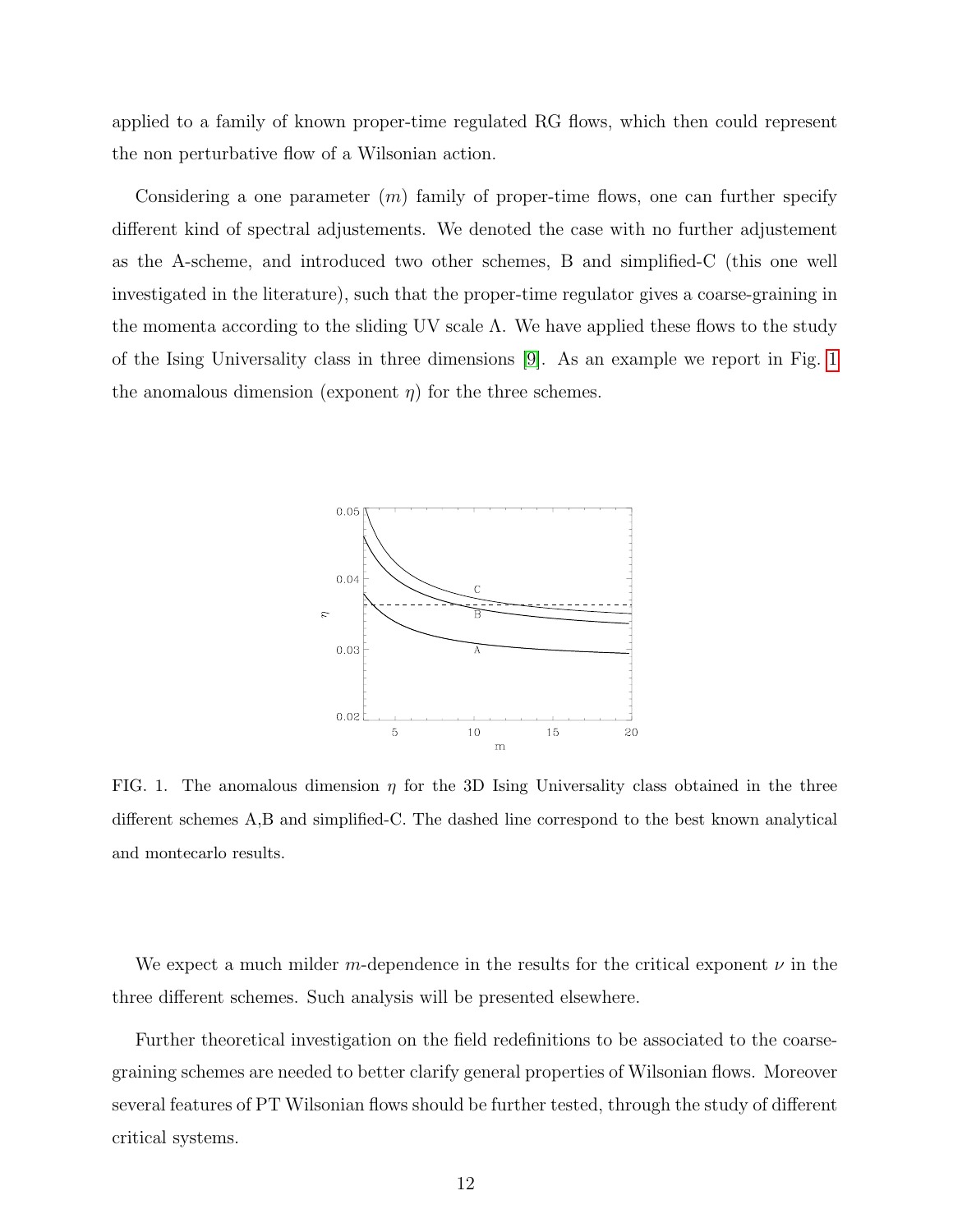### ACKNOWLEDGMENTS

The author is grateful to the organizers of the XXVth edition of the conference in Vietri "PAFT 2019, Current problems in theoretical physics", who were also providing a nice atmosphere for discussions.

- <span id="page-12-1"></span><span id="page-12-0"></span>[1] K.G. Wilson, Rev. Mod. Phys.47 (1975) 773.
- [2] F. J. Wegner and A. Houghton, Renormalization group equation for critical phenomena, Phys. Rev. A 8 (1973) 401.
- <span id="page-12-3"></span><span id="page-12-2"></span>[3] J. Polchinski, Renormalization and Effective Lagrangians, Nucl. Phys. B 231 (1984) 269.
- <span id="page-12-8"></span>[4] T. R. Morris, [hep-th/9810104.](http://arxiv.org/abs/hep-th/9810104)
- [5] J. I. Latorre and T. R. Morris, Exact scheme independence, JHEP 0011 (2000) 004 [\[hep](http://arxiv.org/abs/hep-th/0008123)[th/0008123\]](http://arxiv.org/abs/hep-th/0008123).
- <span id="page-12-4"></span>[6] O. J. Rosten, Fundamentals of the Exact Renormalization Group, Phys. Rept. 511 (2012) 177 [\[arXiv:1003.1366](http://arxiv.org/abs/1003.1366) [hep-th]].
- <span id="page-12-5"></span>[7] C. Wetterich, Exact evolution equation for the effective potential, Phys. Lett. B 301 (1993) 90.
- <span id="page-12-6"></span>[8] T. R. Morris, The Exact renormalization group and approximate solutions, Int. J. Mod. Phys. A 9 (1994) 2411 [\[hep-ph/9308265\]](http://arxiv.org/abs/hep-ph/9308265).
- <span id="page-12-7"></span>[9] A. Bonanno, S. Lippoldt, R. Percacci and G. P. Vacca, On Exact Proper Time Wilsonian RG Flows, [arXiv:1912.08135](http://arxiv.org/abs/1912.08135) [hep-th].
- <span id="page-12-9"></span>[10] S. P. de Alwis, Exact RG Flow Equations and Quantum Gravity, JHEP 1803 (2018) 118 [\[arXiv:1707.09298](http://arxiv.org/abs/1707.09298) [hep-th]].
- <span id="page-12-10"></span>[11] D. F. Litim and J. M. Pawlowski, Predictive power of renormalization group flows: A Comparison, Phys. Lett. B 516 (2001) 197 [\[hep-th/0107020\]](http://arxiv.org/abs/hep-th/0107020).
- [12] D. F. Litim and J. M. Pawlowski, Perturbation theory and renormalization group equations, Phys. Rev. D 65 (2002) 081701 [\[hep-th/0111191\]](http://arxiv.org/abs/hep-th/0111191).
- <span id="page-12-11"></span>[13] D. F. Litim and J. M. Pawlowski, Wilsonian flows and background fields, *Phys. Lett. B* 546 (2002) 279 [\[hep-th/0208216\]](http://arxiv.org/abs/hep-th/0208216).